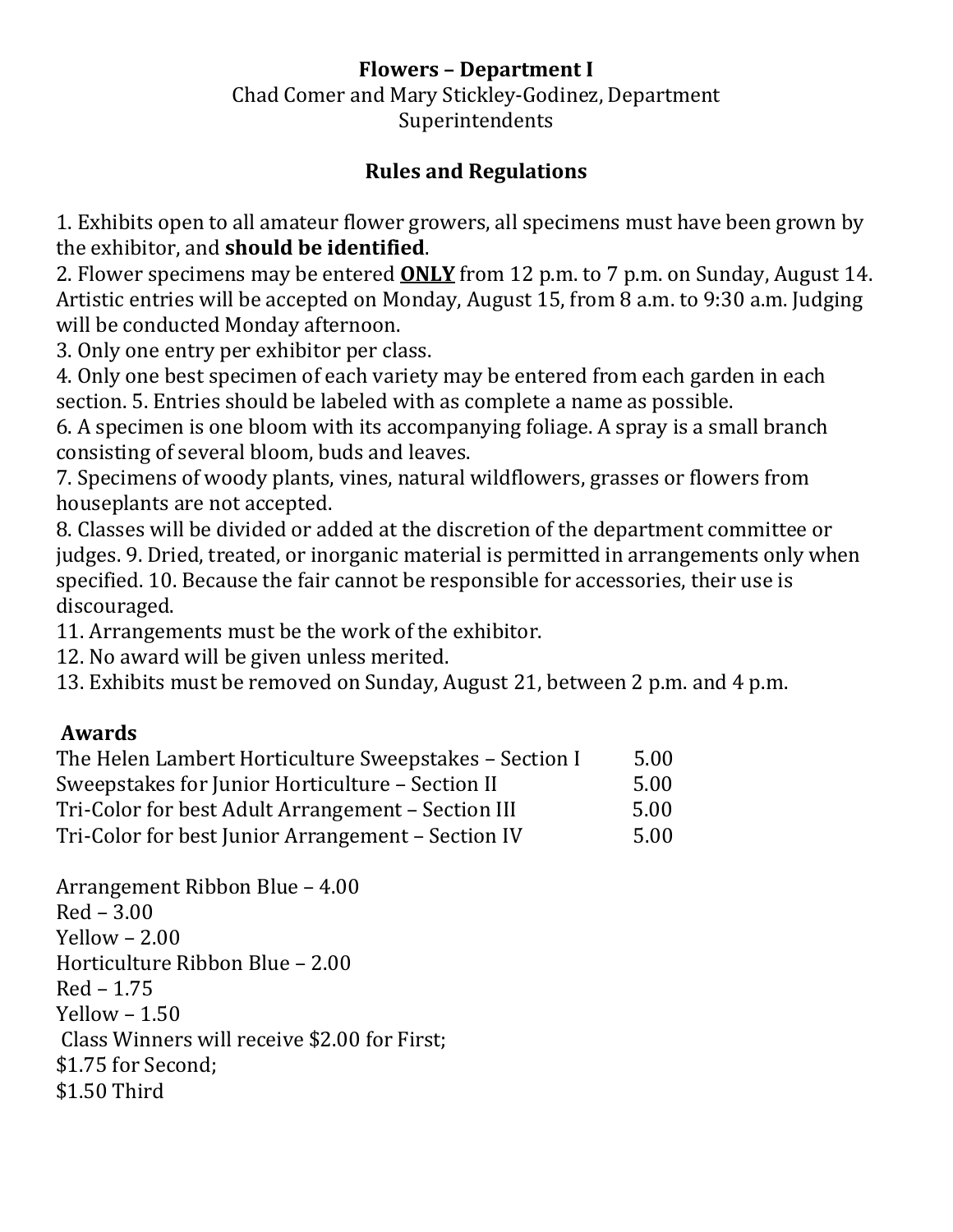**Section I Adult Horticulture** *No vines, trees, shrubs, grasses are to be entered in horticulture classes*

#### **Flowering Plants**

- 1. Argyranthemum
- 2. Ageratum, Blue, Purple
- 3. Ageratum, White
- 4. Alyssum
- 5. Amaranthus *flower*
- 6. Angelonia
- 7. Anemone
- 8. Aster, Perennial
- 9. Aster, Annual, Purple
- 10. Aster, Annual, Blue
- 11. Aster, Annual, Pink
- 12. Aster, Annual, white
- 13. Balsam
- 14. Begonia, Fibrous *spray*
- 15. Begonia, Tuberous *spray*
- 16. Begonia, Angelwing *spray*
- 17. Calendula (Pot Marigold)
- 18. Calibrachoa (Miniature Petunia, Million Bells) *spray*
- 19. Calla Lily
- 20. Campanula
- 21. Canna *flower*
- 22. Centaurea, Perennial (Knapweed)
- 23. Centaurea, Annual (Bachelor's Buttons)
- 24. Centranthus (Jupiter's Beard)
- 25. Chelone (Turtle Head)
- 26. Chrysanthemum, Yellow, Bronze *spray*
- 27. Chrysanthemum, Pink, Lavender *spray*
- 28. Chrysanthemum, White *spray*
- 29. Cleome (Spider Plant)
- 30. Coreopsis (Tickseed), threadleaf
- 31. Coreopsis (Tickseed), broadleaf
- 32. Cosmos, Pink
- 33. Cosmos, White
- 34. Cosmos, Orange or Yellow
- 35. Dahlia, 4" or larger, Yellow, Bronze, Orange
- 36. Dahlia, 4" or larger, Pink, Purple, Red
- 37. Dahlia, 4" or larger, White
- 38. Dahlia, 4" or larger, Variegated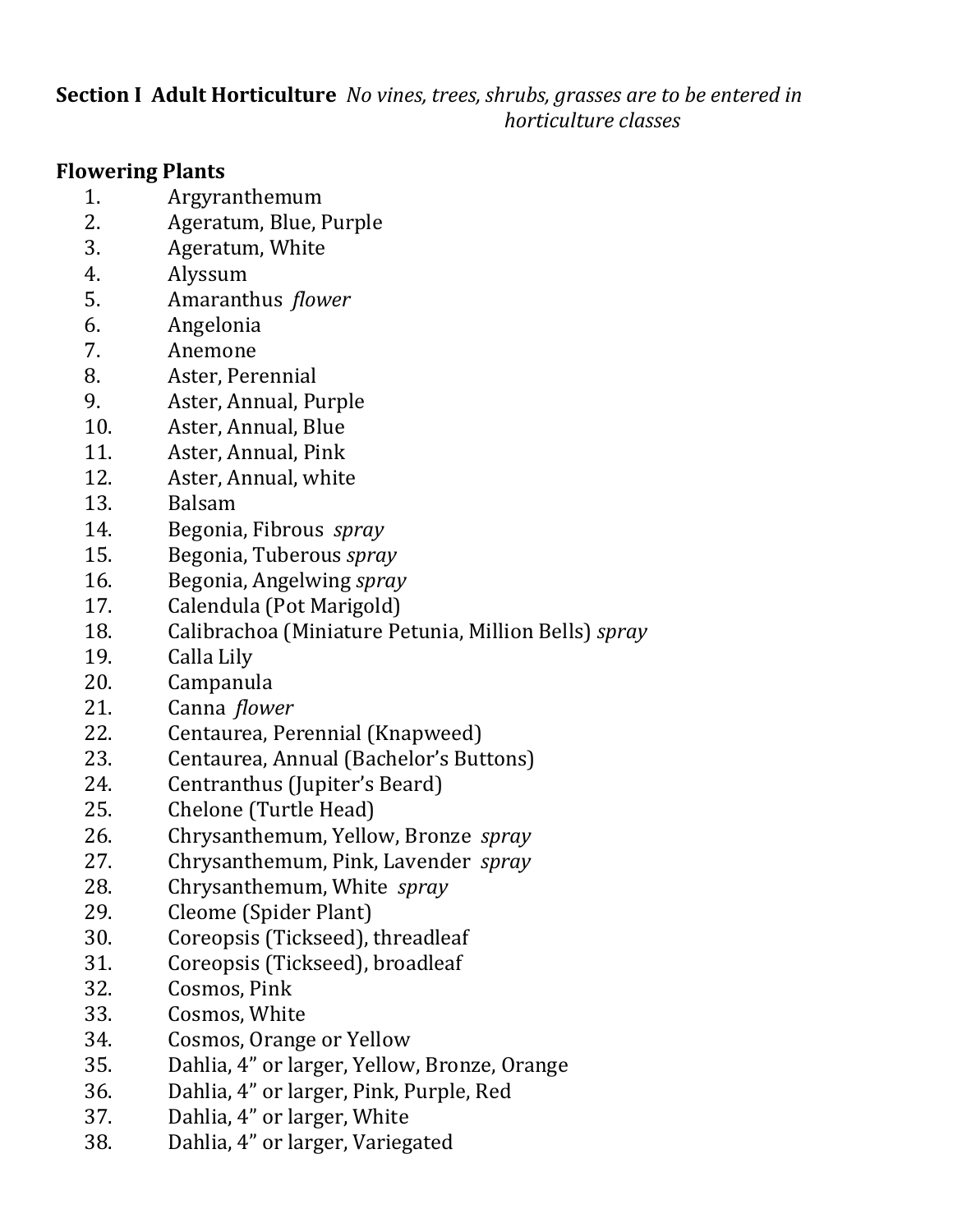- 39. Dahlia, 4" or larger, Bi-color
- 40. Dahlia, 2 to 4", Yellow, Bronze, Orange
- 41. Dahlia, 2 to 4", Pink, Purple, Red
- 42. Dahlia, 2 to 4", type, under 4", White
- 43. Dahlia, 2 to 4", Variegated
- 44. Dahlia, 2 to 4", Bi-color
- 45. Dahlia, under 2", Yellow, Bronze, Orange
- 46. Dahlia, under 2", Pink, Purple, Red
- 47. Dahlia, under 2", type, under 4", White
- 48. Dahlia, under 2", Variegated
- 49. Dahlia, under 2", Bi-color
- 50. Dahlia, Pompom type, Yellow, Bronze, Orange
- 51. Dahlia, Pompom type, Pink, Purple, Red
- 52. Dahlia, Pompom type, White
- 53. Dahlia, Pompom type, Variegated
- 54. Dahlia, Pompom type, Bi-color
- 55. Dahlia, Daisy type, Yellow, Bronze, Orange
- 56. Dahlia, Daisy type, Pink, Purple, Red
- 57. Dahlia, Daisy type, White
- 58. Dahlia, Daisy type, Variegated
- 59. Dahlia, Daisy type, Bi-color
- 60. Datura (Angel Trumpet)
- 61. Delphinium
- 62. Dianthus
- 63. Digitalis (Foxglove) Perennial
- 64. Digitalis (Foxglove) Biennial
- 65. Echinacea, Purple (Coneflower)
- 66. Echinacea, White (Coneflower)
- 67. Echinacea, Other color (Coneflower)
- 68. Echinacea, Pom Pom or double (Coneflower)
- 69. Gaillardia (Blanket Flower)
- 70. Gazania
- 71. Geranium *flower*
- 72. Gerbera Daisy
- 73. Gladiolus, Flowers 3" and larger, Red
- 74. Gladiolus, Flowers 3" and larger, Pink
- 75. Gladiolus, Flowers 3" and larger, White
- 76. Gladiolus, Flowers 3" and larger, Orange<br>77. Gladiolus, Flowers 3" and larger, Salmon
- Gladiolus, Flowers 3" and larger, Salmon
- 78. Gladiolus, Flowers 3" and larger, Lavender
- 79. Gladiolus, Flowers 3" and larger, Purple
- 80. Gladiolus, Flowers 3" and larger, Yellow
- 81. Gladiolus, Flowers 3" and larger, Green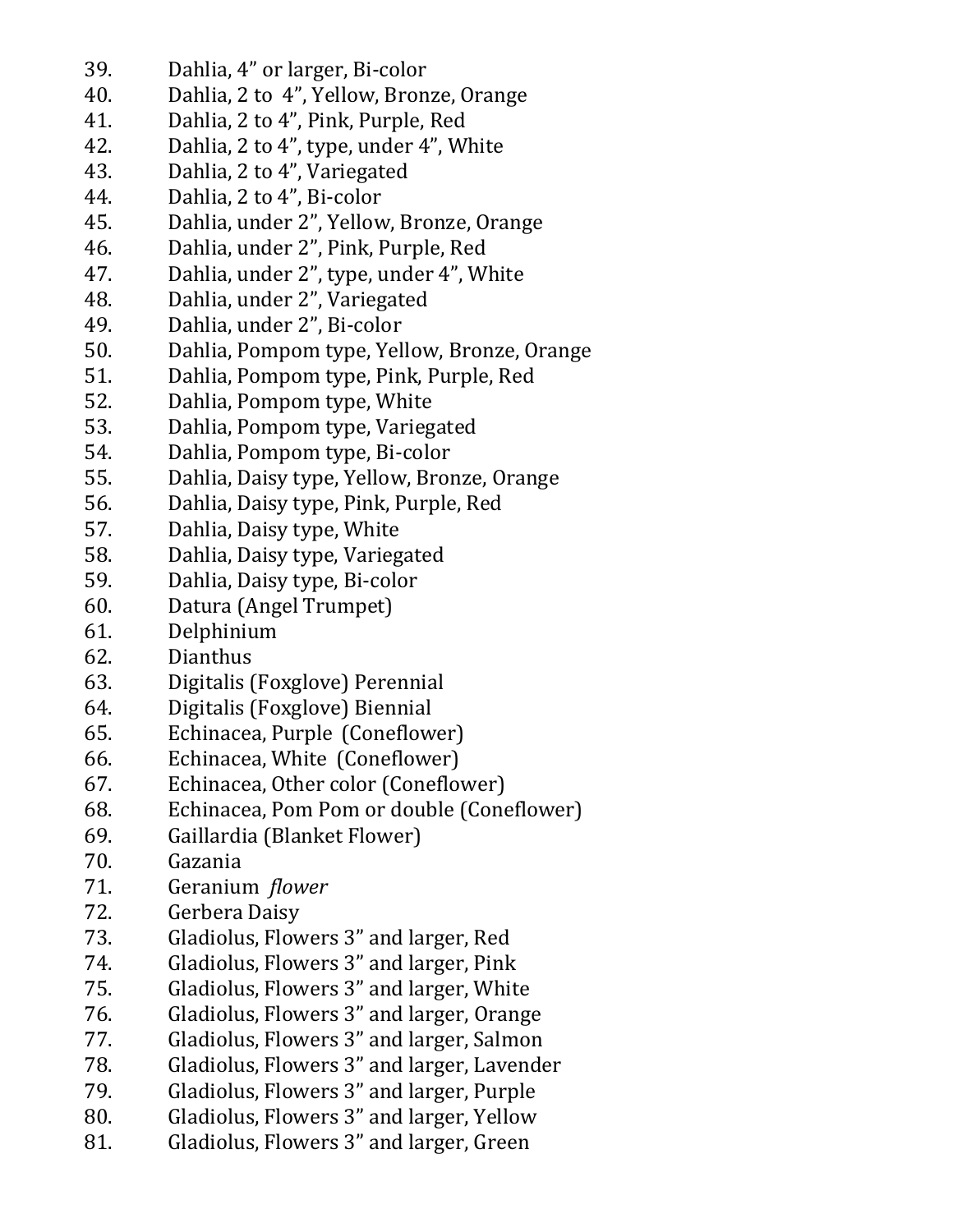- 82. Gladiolus, Flowers 3" and larger, Bi-Color
- 83. Gladiolus, Flowers under 3", Red
- 84. Gladiolus, Flowers under 3", Pink
- 85. Gladiolus, Flowers under 3", White
- 86. Gladiolus, Flowers under 3", Orange
- 87. Gladiolus, Flowers under 3", Salmon
- 88. Gladiolus, Flowers under 3", Lavender
- 89. Gladiolus, Flowers under 3", Purple
- 90. Gladiolus, Flowers under 3", Yellow
- 91. Gladiolus, Flowers under 3", Green
- 92. Gladiolus, Flowers under 3", Bi-Color
- 93. Helianthus, Annual (Ornamental Sunflower)
- 94. Heliopsis (Perennial Sunflower)
- 95. Hemerocallis (Daylily) *include several buds for blooms through the week*
- 96. Heuchera (Coral Bells) *flower*
- 97. Hibiscus, Perennial *include several buds for blooms through the week*
- 98. Hosta, white, *flower only*
- 99. Hosta, other color, *flower only*
- 100. Impatiens, Single
- 101. Impatiens, Double
- 102. Impatiens, New Guinea Type
- 103. Impatiens, Other
- 104. Knautia
- 105. Lantana
- 106. Lathyrus (Sweet Pea)
- 107. Leucanthemum (Shasta Daisy)
- 108. Liatris (Blazing Star)
- 109. Lilium *from a Bulb*
- 110. Lisianthus
- 111. Lobelia, Annual
- 112. Lobelia, Perennial
- 113. Lycoris (Magic Lily, Resurrection Lily)
- 114. Lysimachia (Gooseneck Loosestrife)
- 115. Marigold, Hybrid, 3" and larger, Orange
- 116. Marigold, Hybrid, 3" and larger, Yellow
- 117. Marigold, Hybrid, 3" and larger, White
- 118. Marigold, Hybrid, under 3", Orange
- 119. Marigold, Hybrid, under 3", Yellow
- 120. Marigold, hybrid, under 3", White
- 121. Marigold, French Variegated, Single
- 122. Marigold, French Variegated, Double
- 123. Marigold, Petite Single, Orange
- 124. Marigold, Petite Single, Yellow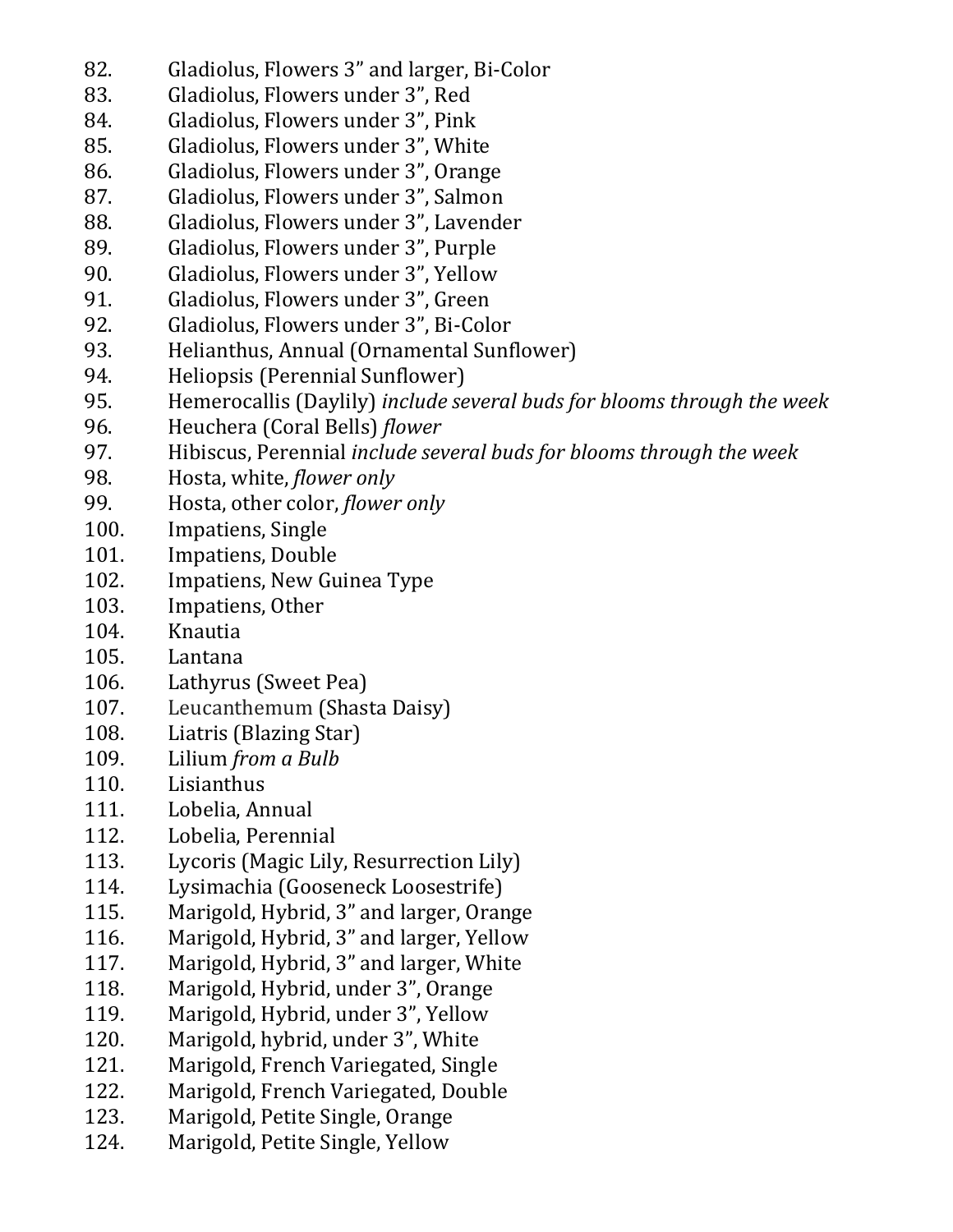- 125. Marigold, Petite Double, Orange
- 126. Marigold, Petite Double, Yellow
- 127. Melampodium (Miniature Zinnia)
- 128. Mirabilis (Four O'clock)
- 129. Monarda (Bee Balm, Bergamont)
- 130. Nasturtium
- 131. Nicotiana (Ornamental Tobacco)
- 132. Oenothera (Evening Primrose)
- 133. Osteospermum
- 134. Penstemon
- 135. Pentas
- 136. Perovskia (Russian Sage)
- 137. Petunia, Single, 3" and larger, Red, Pink
- 138. Petunia, Single, 3" and larger, Blue, Purple
- 139. Petunia, Single, 3" and larger, White, Yellow, Green
- 140. Petunia, Single, 3" and larger, Bi-Color
- 141. Petunia, Double, 3" and larger, Red, Pink
- 142. Petunia, Double, 3" and larger, Blue, Purple
- 143. Petunia, Double, 3" and larger, White, Yellow, Green
- 144. Petunia, Double, 3" and larger, Bi-Color
- 145. Petunia, Single under 3", Red, Pink
- 146. Petunia, Single under 3", Blue, Purple
- 147. Petunia, Single under 3", White, Yellow, Green
- 148. Petunia, Single under 3", Bi-Color
- 149. Petunia, Double under 3", Red, Pink
- 150. Petunia, Double under 3", Blue, Purple
- 151. Petunia, Double under 3", White, Green, Yellow
- 152. Petunia, Double under 3", Bi-Color
- 153. Phlox, White
- 154. Phlox, Pink
- 155. Phlox, Lavender
- 156. Phlox, Bi-Color
- 157. Physostegia (Obedient Plant)
- 158. Platycodon (Balloon Flower)
- 159. Portulaca (Moss Rose)
- 160. Rose, Hybrid Tea, Floribunda, or Grandiflora, Red
- 161. Rose, Hybrid Tea, Floribunda, or Grandiflora, Pink
- 162. Rose, Hybrid Tea, Floribunda, or Grandiflora, Yellow
- 163. Rose, Hybrid Tea, Floribunda, or Grandiflora, White
- 164. Rose, Hybrid Tea, Floribunda, or Grandiflora, Orange, Coral
- 165. Rose, Hybrid Tea, Floribunda, or Grandiflora, Lavender
- 166. Rose, Hybrid Tea, Floribunda, or Grandiflora, Bi-Color
- 167. Rose, Climbing, Antique, or Landscape, Red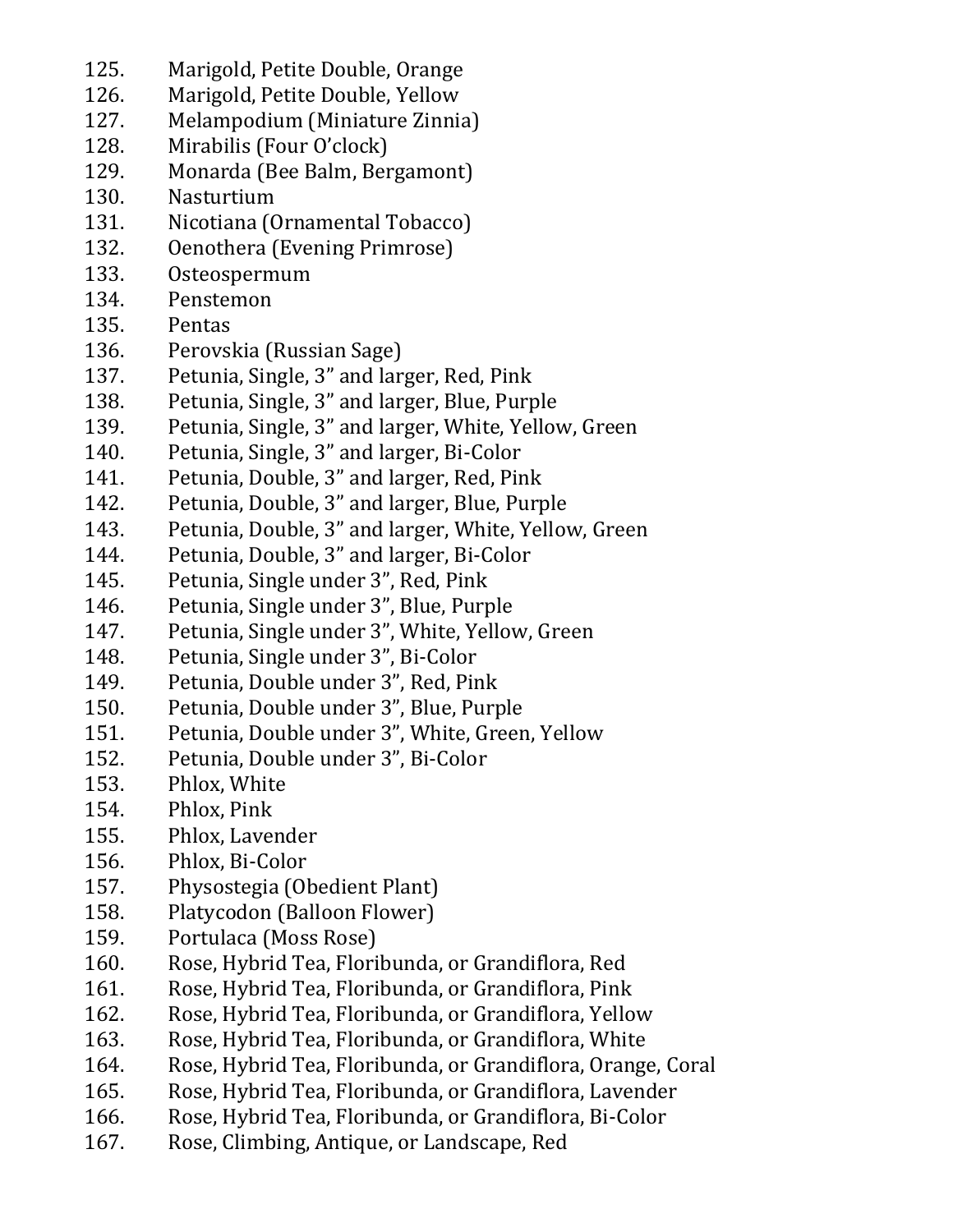- 168. Rose, Climbing, Antique, or Landscape, Pink
- 169. Rose, Climbing, Antique, or Landscape, Yellow
- 170. Rose, Climbing, Antique, or Landscape, White
- 171. Rose, Climbing, Antique, or Landscape, Orange, Coral
- 172. Rose, Climbing, Antique, or Landscape, Lavender
- 173. Rose, Climbing, Antique, or Landscape, Bi-Color
- 174. Rose, Miniature, Red
- 175. Rose, Miniature, Pink
- 176. Rose, Miniature, Yellow
- 177. Rose, Miniature, White
- 178. Rose, Miniature, Orange, Coral
- 179. Rose, Miniature, Lavender
- 180. Rose, Miniature Bi-Color
- 181. Rudbeckia, Black-Eyed Susan
- 182. Rudbeckia, Gloriosa Daisy
- 183. Salvia, Annual, Red
- 184. Salvia, Annual, Blue
- 185. Salvia, Annual, Other color
- 186. Salvia, Non-hardy Perennial
- 187. Salvia, Perennial, Blue
- 188. Salvia, Perennial, Red
- 189. Salvia, Perennial, Other color
- 190. Scabiosa
- 191. Snapdragon, Dragon type, Red
- 192. Snapdragon, Dragon type, Pink
- 193. Snapdragon, Dragon type, White
- 194. Snapdragon, Dragon Type, Yellow
- 195. Snapdragon, Dragon Type, Bi-color
- 196. Snapdragon, Butterfly Type, Red
- 197. Snapdragon, Butterfly Type, Pink
- 198. Snapdragon, Butterfly Type, White
- 199. Snapdragon, Butterfly Type, Yellow
- 200. Snapdragon, Butterfly Type, Bi-Color
- 201. Stock
- 202. Stokesia (Stoke's Aster)
- 203. Tanacetum (Feverfew)
- 204. Tithonia (Mexican Sunflower)
- 205. Tritoma (Kniphofia, Red Hot Poker)
- 206. Verbena, Low Growing
- 207. Verbena, bonariensis
- 208. Veronica, tall
- 209. Veronica, ground cover type
- 210. Vinca, Annual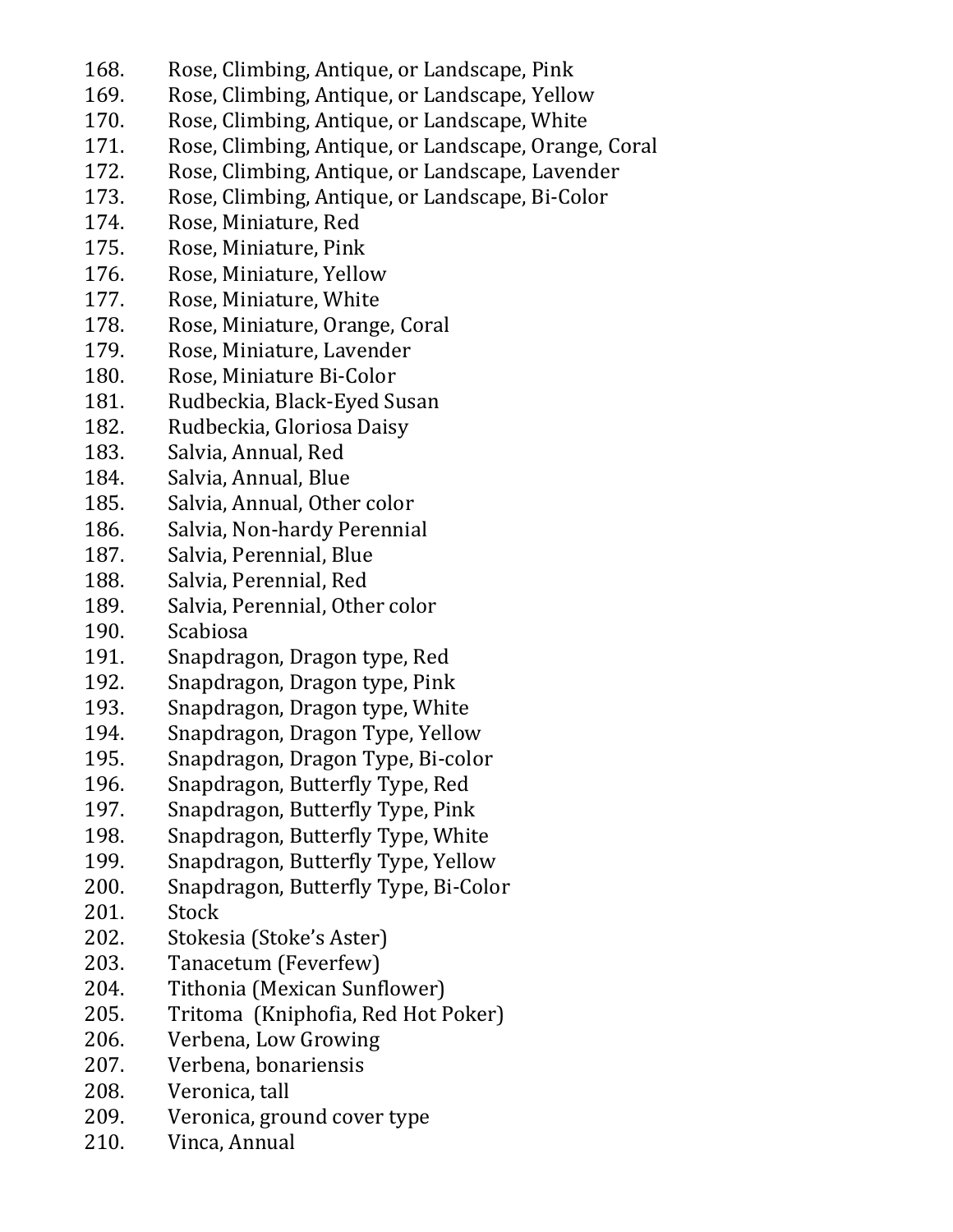- 211. Viola (Pansy)
- 212. Viola, species type
- 213. Zinnia, Cactus type, 4" and larger, Red
- 214. Zinnia, Cactus type, 4" and larger, Pink
- 215. Zinnia, Cactus type, 4" and larger, Purple
- 216. Zinnia, Cactus type, 4" and larger, Orange
- 217. Zinnia, Cactus type, 4" and larger, Yellow
- 218. Zinnia, Cactus type, 4" and larger, White
- 219. Zinnia, Cactus type, 4" and larger, Variegated
- 220. Zinnia, Cactus type, 2" up to 4", Red
- 221. Zinnia, Cactus type, 2" up to 4", Pink
- 222. Zinnia, Cactus type, 2" up to 4", Purple
- 223. Zinnia, Cactus type, 2" up to 4", Orange
- 224. Zinnia, Cactus type, 2" up to 4", Yellow
- 225. Zinnia, Cactus type, 2" up to 4", White
- 226. Zinnia, Cactus type, 2" up to 4", Variegated
- 227. Zinnia, Flat Petaled Type, 4" and Larger, Red
- 228. Zinnia, Flat Petaled Type, 4" and Larger, Pink
- 229. Zinnia, Flat Petaled Type, 4" and Larger, Purple
- 230. Zinnia, Flat Petaled Type, 4" and Larger, Orange
- 231. Zinnia, Flat Petaled Type, 4" and Larger, Yellow
- 232. Zinnia, Flat Petaled Type, 4" and Larger, White
- 233. Zinnia, Flat Petaled Type, 4" and Larger, Green
- 234. Zinnia, Flat Petaled Type, 4" and Larger, Variegated
- 235. Zinnia, Flat Petaled Type, 2" up to 4", Red
- 236. Zinnia, Flat Petaled Type, 2" up to 4", Pink
- 237. Zinnia, Flat Petaled Type, 2" up to 4", Purple
- 238. Zinnia, Flat Petaled Type, 2" up to 4", Orange
- 239. Zinnia, Flat Petaled Type, 2" up to 4", Yellow
- 240. Zinnia, Flat Petaled Type, 2" up to 4", White
- 241. Zinnia, Flat Petaled Type, 2" up to 4", Green
- 242. Zinnia, Flat Petaled Type, 2" up to 4", Variegated
- 243. Zinnia, under 2", Red
- 244. Zinnia, under 2", Pink
- 245. Zinnia, under 2", Purple
- 246. Zinnia, under 2", Orange
- 247. Zinnia, under 2", Yellow
- 248. Zinnia, under 2", White
- 249. Zinnia, under 2", Green
- 250. Zinnia, under 2", Variegated
- 251. Other Flowering Plants not listed above *May enter more than one variety*

**Everlastings** *Entries are to be fresh not dried*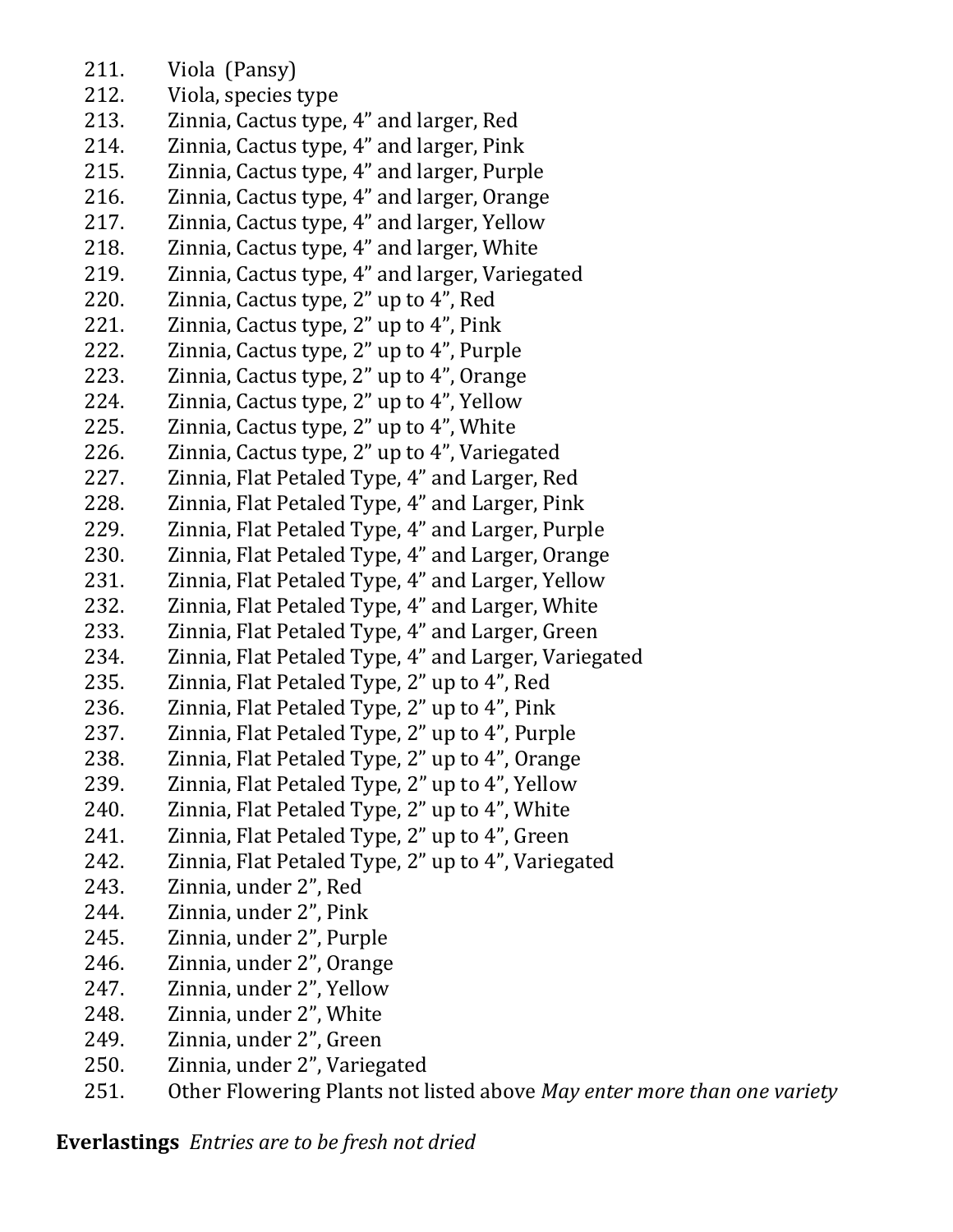- 252. Achillea (Yarrow) Yellow
- 253. Achillea (Yarrow) Pink, Red, White, Salmon
- 254. Achillea (Yarrow) The Pearl
- 255. Celosia, Comb type, Red, Pink, Purple
- 256. Celosia, Comb type, Yellow, Orange
- 257. Celosia, Feather type, Red, Pink, Purple
- 258. Celosia, Feather type, Yellow, Orange
- 259. Celosia, Candle type
- 260. Echinops (Globe Thistle)
- 261. Eringium (Rattlesnake Master, Sea Holly)
- 262. Gomphrena (Globe Amaranth)
- 263. Gypsophilia (Baby's Breath) Pink or White *spray*
- 264. Moluccella (Bells of Ireland)
- 265. Physalis (Japanese Lantern)
- 266. Sedum, Tall
- 267. Sedum, Low-Growing
- 268. Statice, Annual
- 269. Statice, Perennial
- 270. Xerochrysum (Strawflower, Golden Everlasting)
- 271. Other Everlasting Plants not listed above *May enter more than one variety*

## **Foliage**

- 272. Aegopodium (Bishop's Weed)
- 273. Amaranthus *foliage only*
- 274. Artemisia
- 275. Begonia *foliage only*
- 276. Caladium
- 277. Calla Lily *leaf only*
- 278. Canna *leaf only*
- **Coleus**
- 280. Dusty Miller
- 281. Euphorbia (Snow on the Mountain)
- 282. Euphorbia, other
- 283. Geranium *leaf only*
- 284. Heuchera *leaf only*
- 285. Hosta *leaf*
- 286. Hypoestes (Polka Dot Plant)
- 287. Stachys (Lamb's Ear)
- *288.* Any Other Plant grown for foliage not listed above *May enter more than one variety*

# **Herbs**

- 289. Angelica
- 290. Agastache, Blue, Purple (Anise Hyssop)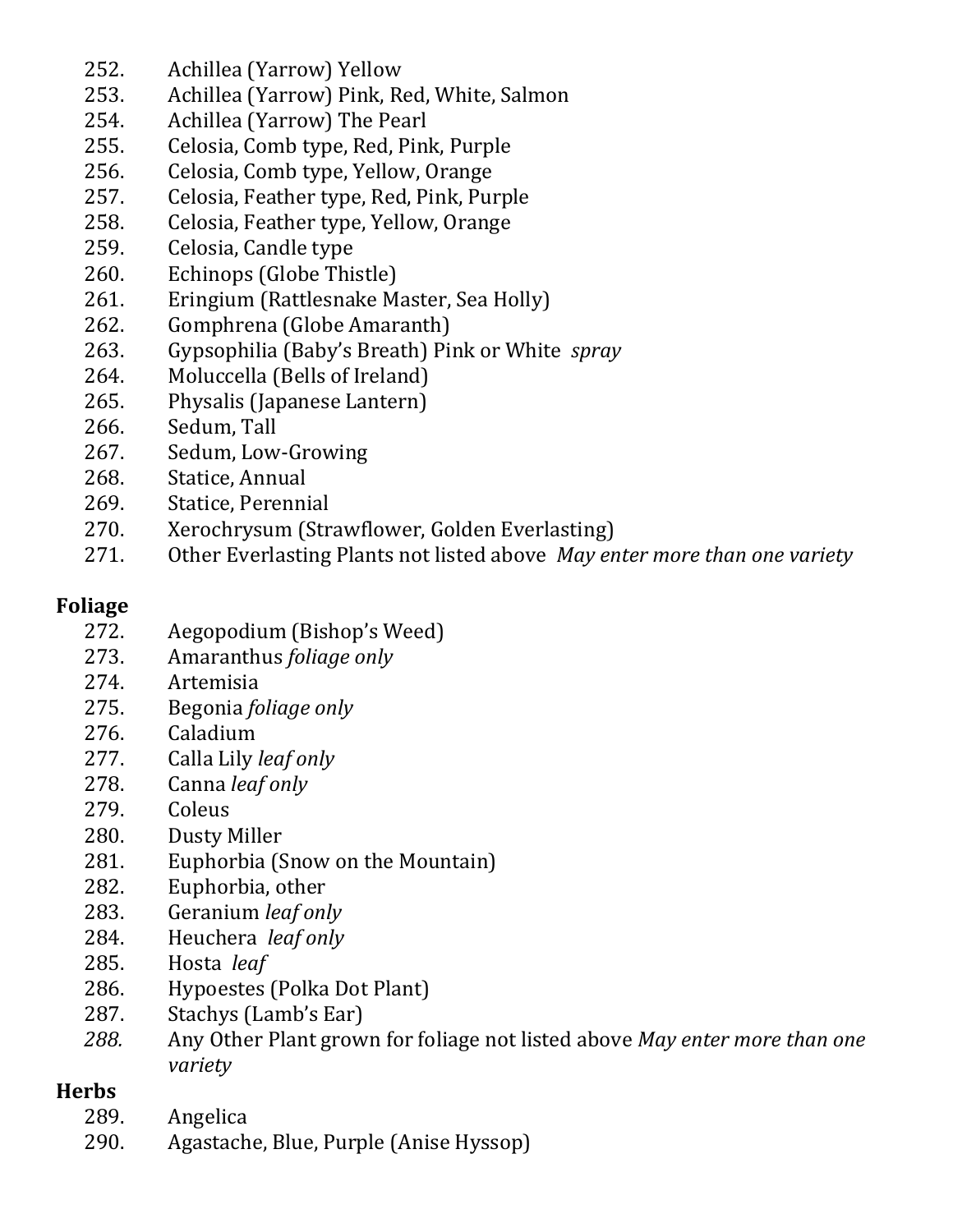- 291. Agastache, Red, Orange, Yellow (Hummingbird Mint)
- 292. Basil, Green
- 293. Basil, Purple
- 294. Borage
- 295. Salad Burnet
- 296. Chamomile
- 297. Chives, (purple flowered variety) *enter 3 leaves and flower if available*
- 298. Chives, garlic (white flowered variety) *enter 3 leaves and flower if available*
- 299. Cilantro
- 300. Comfrey
- 301. Dill
- 302. Fennel, Green
- 303. Fennel, Bronze
- 304. Hyssop
- 305. Lavender
- 306. Lemon Balm
- 307. Lemon Verbena
- 308. Lovage
- 309. Marjoram
- 310. Mint *May enter more than one variety*
- 311. Oregano
- 312. Parsley, curly
- 313. Parsley, Italian (flat)
- 314. Rosemary
- 315. Rue
- 316. Sage
- 317. Pineapple Sage
- 318. Santolina
- 319. Savory, winter
- 320. Savory, summer
- 321. Scented Geranium
- 322. Shiso (Beefsteak Plant, Perilla) Red or Green
- 323. Sweet Annie
- 324. Sweet Woodruff
- 325. Tansy
- 326. Tarragon
- 327. Teucrium (Creeping Germander)
- 328. Thyme
- 329. Any Other Herb not listed above *May enter more than one variety*

# **Container Plants**

- 330. Potted plant, blooming over 10"
- 331. Potted plant, blooming under 10"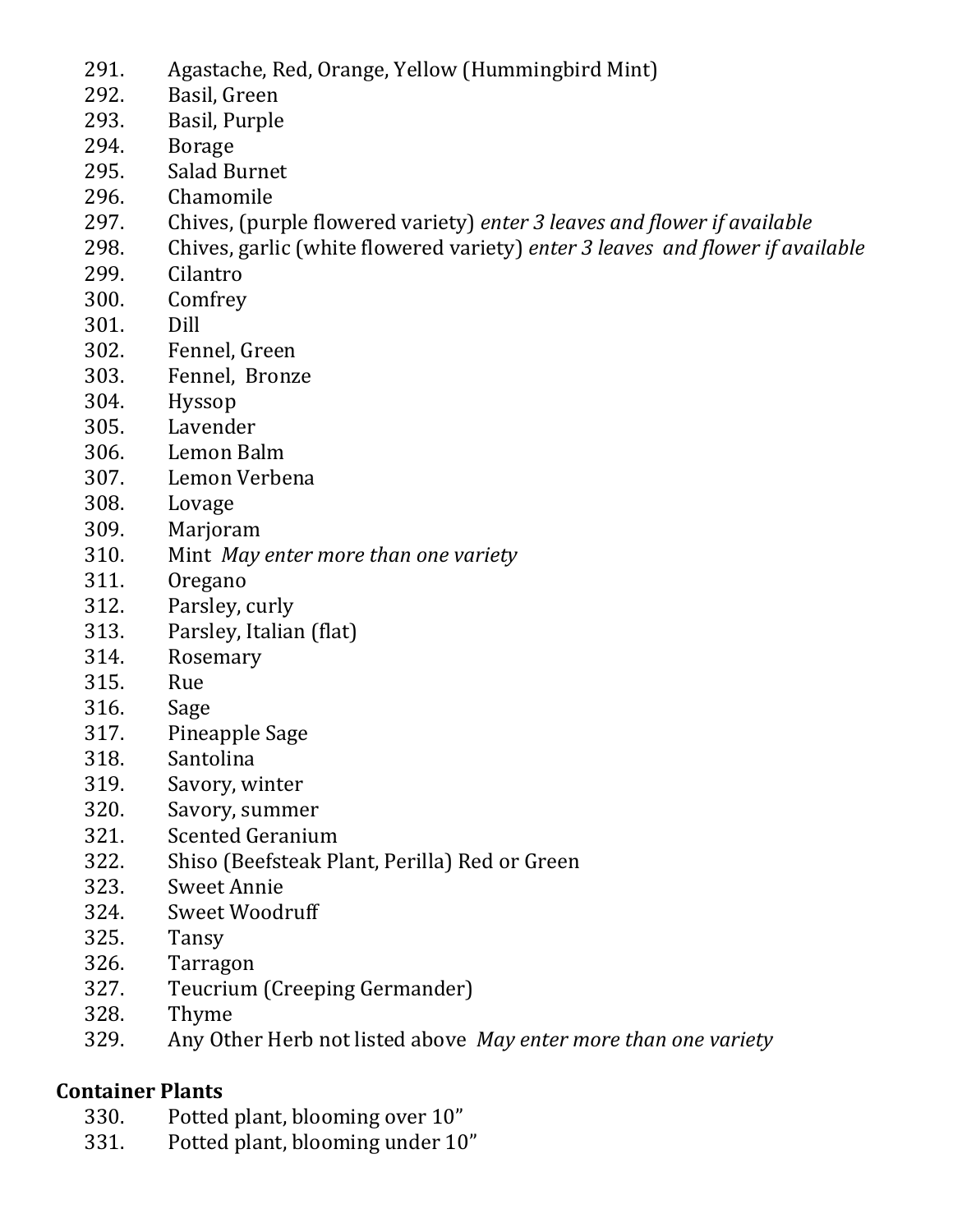- 332. Potted plant, foliage over 10"
- 333. Potted plant, foliage under 10"
- 334. Hanging plant, blooming over 15"
- 335. Hanging plant, blooming under 15"
- 336. Hanging plant, foliage over 15"
- 337. Hanging plant, foliage under 15"
- 338. Succulents over 10"
- 339. Succulents under 10"
- 340. African Violets
- 341. Dish Gardens under 10"
- 342. Dish Gardens over 10"

#### **Section III Adult Arrangements**

Arrangements Fair 2022 Fair Theme: A family Tradition since 1949 Arrangement theme: Family Traditions

Adult

1. A Day at the Fair

Every year families make a day at the fair a special outing. Create a design with lots of rhythm and color to represent the excitement and fun of the fair.

- 2. Family Reunion What happens at your family reunions? Is it music, great food, or just telling stories of the past? Create a design that portrays your favorite reunion.
- 3. The Dinner Table

Families come together around the dinner table to enjoy holidays and special occasions with their loved ones. Create an arrangement that would be suitable as a centerpiece for the family dinner table

4. The Family Vacation

Many families enjoy an annual vacation together. Show your favorite vacation through flowers, dried materials, and accessories.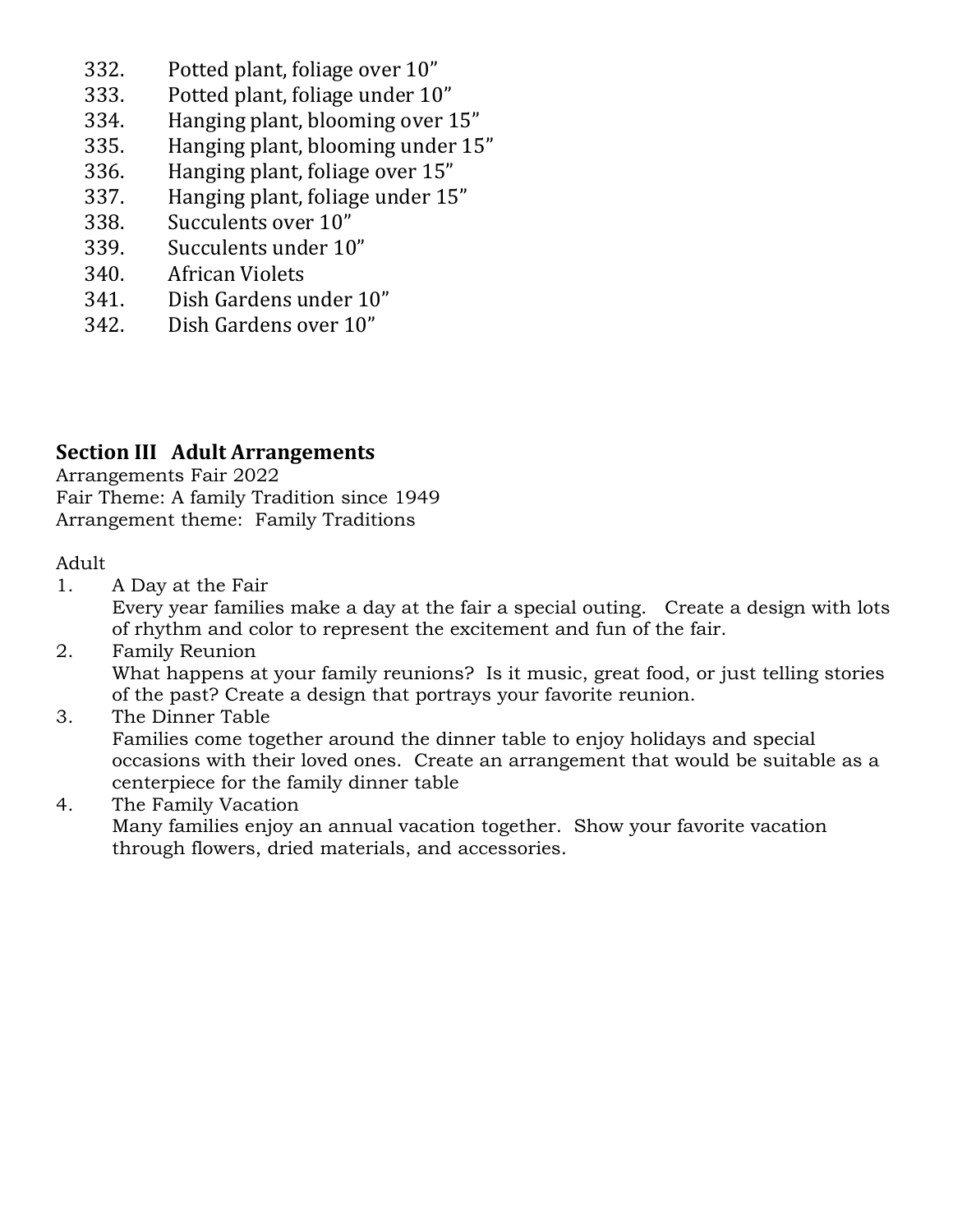## **Section II. Junior Horticulture**

### **Flowering Plants**

- 349. Ageratum
- 350. Alyssum
- 351. Angelonia
- 352. Aster
- 353. Balsam
- 354. Begonia, Fibrous, *spray*
- 355. Begonia Tuberous
- 356. Begonia, Angel Wing
- 357. Calendula (Pot Marigold)
- 358. Calibrachoa (Million Bells)
- 359. Calla Lily *flower*
- 360. Canna *flower*
- 361. Centaurea (Bachelor's Button)
- 362. Chrysanthemum, Spray
- 363. Cleome
- 364. Coreopsis- Threadleaf
- 365. Coreopsis- Broad leaf
- 366. Cosmos *any color*
- 367. Dahlia (4" and over)
- 368. Dahlia, (under 4")
- 369. Delphinium
- 370. Dianthus
- 371. Digitalis (Foxglove)
- 372. Echinacea, purple
- 373. Echinacea, white
- 374. Echinacea, other
- 375. Gaillardia
- 376. Geranium
- 377. Gerbera Daisy
- 378. Gladiolus (flowerets 3"and over)
- 379. Gladiolus (flowerets under 3")
- 380. Helianthus, Annual (Sunflower)
- 381. Heliopsis
- 382. Hemerocallis (Daylily) *include additional buds for blooms through the week*
- 383. Heuchera (Coral-bells)
- 384. Hosta *flower*
- 385. Impatiens, Single
- 386. Impatiens, Double
- 387. Impatiens, New Guinea
- 388. Impatiens, Other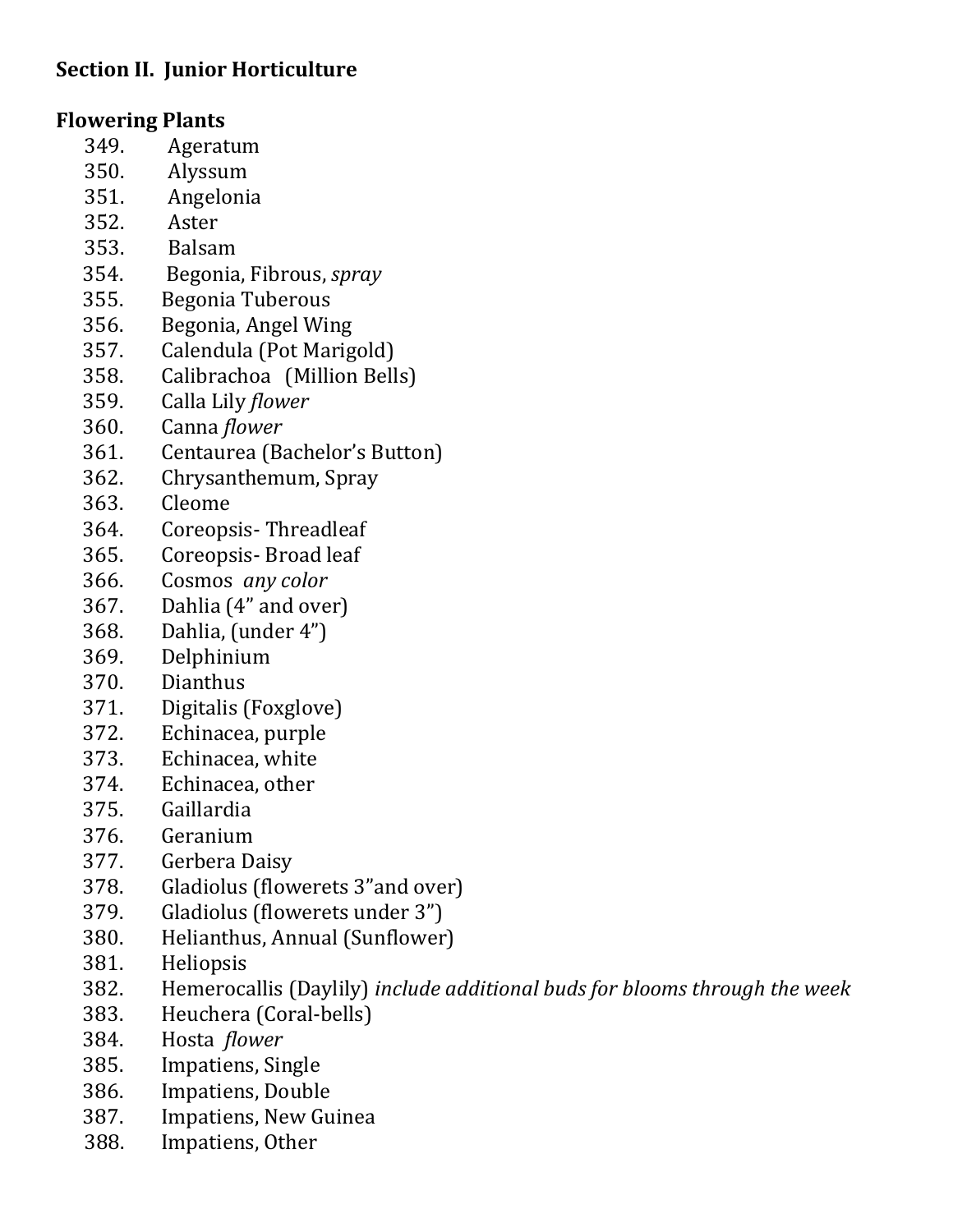389.

- 390. Lantana
- 391. Lathyrus (Sweet Pea)
- 392. Leucanthemum (Shasta Daisy)
- 393. Lilium (from a bulb)
- 394. Lisianthus
- 395. Lobelia
- 396. Lycoris (Magic Lily)
- 397. Marigold, Hybrid, 3" and larger, Orange
- 398. Marigold, Hybrid, 3" and larger, Yellow
- 399. Marigold, Hybrid, 3" and larger, White
- 400. Marigold, Hybrid, under 3", Orange
- 401. Marigold, Hybrid, under 3", Yellow
- 402. Marigold, Hybrid, under 3", White
- 403. Marigold, French Variegated, Single
- 404. Marigold, French Variegated, Double
- 405. Marigold, Petite Single, Orange
- 406. Marigold, Petite Single, Yellow
- 407. Marigold, Petite Double, Orange
- 408. Marigold, Petite Double, Yellow
- 409. Melampodium
- 410. Mirabilis (Four O'clock)
- 411. Monarda (Bee Balm)
- 412. Myosotis (Forget Me Not) s*pray*
- 413. Nasturtium
- 414. Nicotiana
- 415. Oenothera (Evening Primrose)
- 416. Petunia 3" and larger, Single
- 417. Petunia 3" and larger, Double
- 418. Petunia under 3", Single
- 419. Petunia under 3" Double
- 420. Phlox
- 421. Physostegia (Obedient Plant)
- 422. Rose, Red, Red Blends
- 423. Rose, Pink, Pink Blends
- 424. Rose, Yellow
- 425. Rose, White
- 426. Rose, Orange, Coral
- 427. Rose, Lavender
- 428. Rose, Bi-color
- 429. Rudbeckia, Black-eyed Susan
- 430. Rudbeckia, Gloriosa Daisy
- 431. Salvia annual (Red, Purple, Blue, White)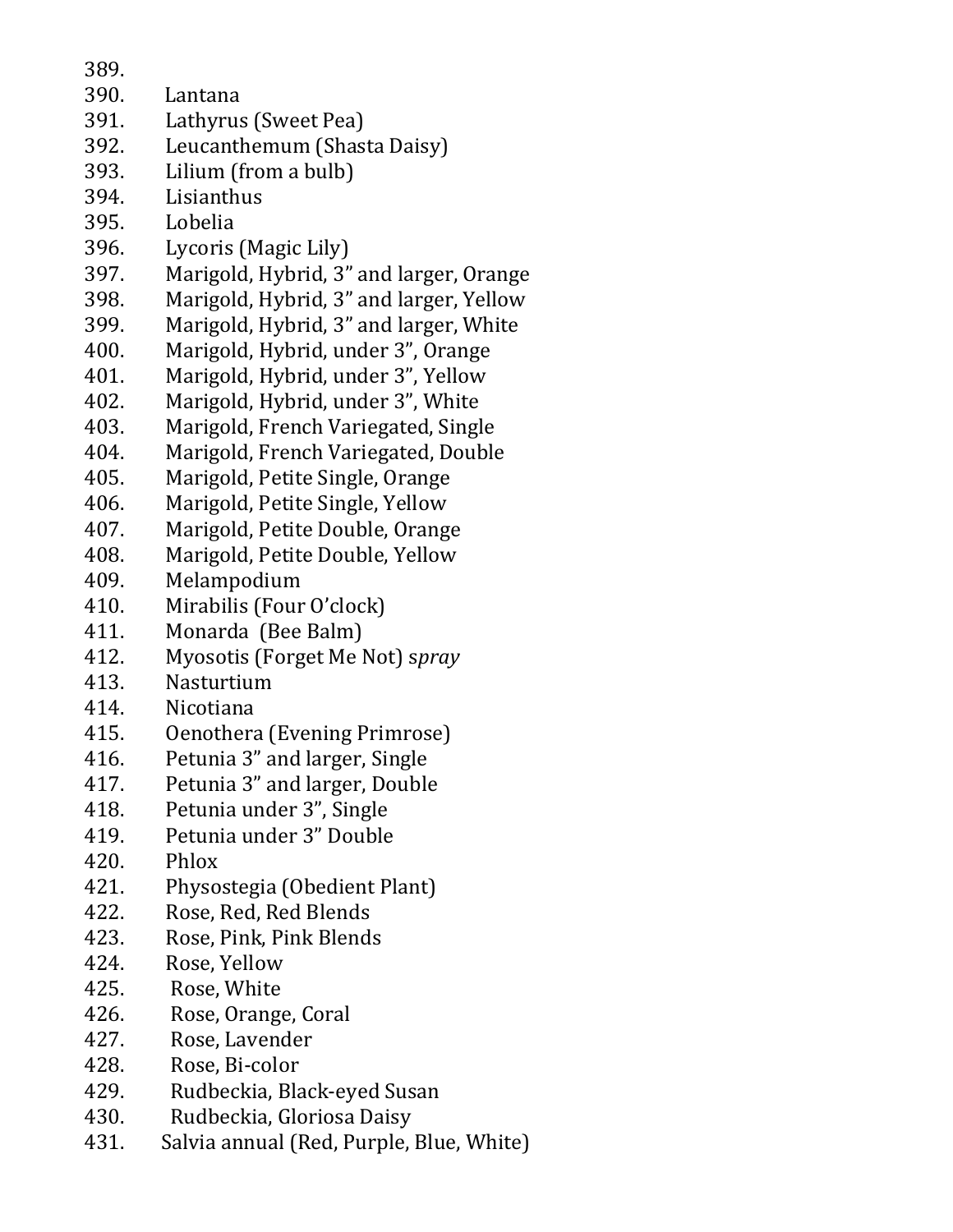- 432. Salvia Perennial (Blue, Purple, Red, White)
- 433. Salvia non-hardy perennial
- 434. Scabiosa
- 435. Snapdragon, Dragon Type
- 436. Snapdragon, Butterfly Type
- 437. Tanacetum (Feverfew) s*pray*
- 438. Tithonia
- 439. Verbena
- 440. Veronica
- 441. Vinca (annual)
- 442. Viola , pansy
- 443. Viola, species
- 444. Zinnia, Cactus Type, Red, Purple, Pink
- 445. Zinnia, Cactus Type, Orange, Yellow, White
- 446. Zinnia, Cactus Type, Other Color
- 447. Zinnia, Flat Petaled Type, 4" and over, Red, Purple, Pink
- 448. Zinnia, Flat Petaled Type, 4" and over, Orange, Yellow, White
- 449. Zinnia, Flat Petaled Type, 4" and over, Other Color
- 450. Zinnia, Flat Petaled Type, under 4"but over 2", Red, Purple, Pink
- 451. Zinnia, Flat Petaled Type, under 4" but over 2", Orange, Yellow, White
- 452. Zinnia, Flat Petaled Type, under 4" but over 2", Other Color
- 453. Zinnia Miniature, Red, Purple, Pink
- 454. Zinnia Miniature, Orange, Yellow, White
- 455. Other Flowering Plants not listed *May enter more than one*

# **Everlasting**

- 456. Achillea (Yarrow) any color
- 457. Celosia (Plumed) *any color*
- 458. Celosia (Crested) *any color*
- 459. Celosia (Candelabra) *any color*
- 460. Gypsophila (Baby's Breath), *spray*
- 461. Xerochrysum (Straw Flower)
- 462. Sedum, upright
- 463. Sedum, low growing

### **Foliage Plants**

- 464. Amaranthus
- 465. Artemisia
- 466. Begonia *foliage only*
- 467. Calla *leaf only*
- 468. Canna *leaf only*
- 469. Coleus
- 470. Dusty Miller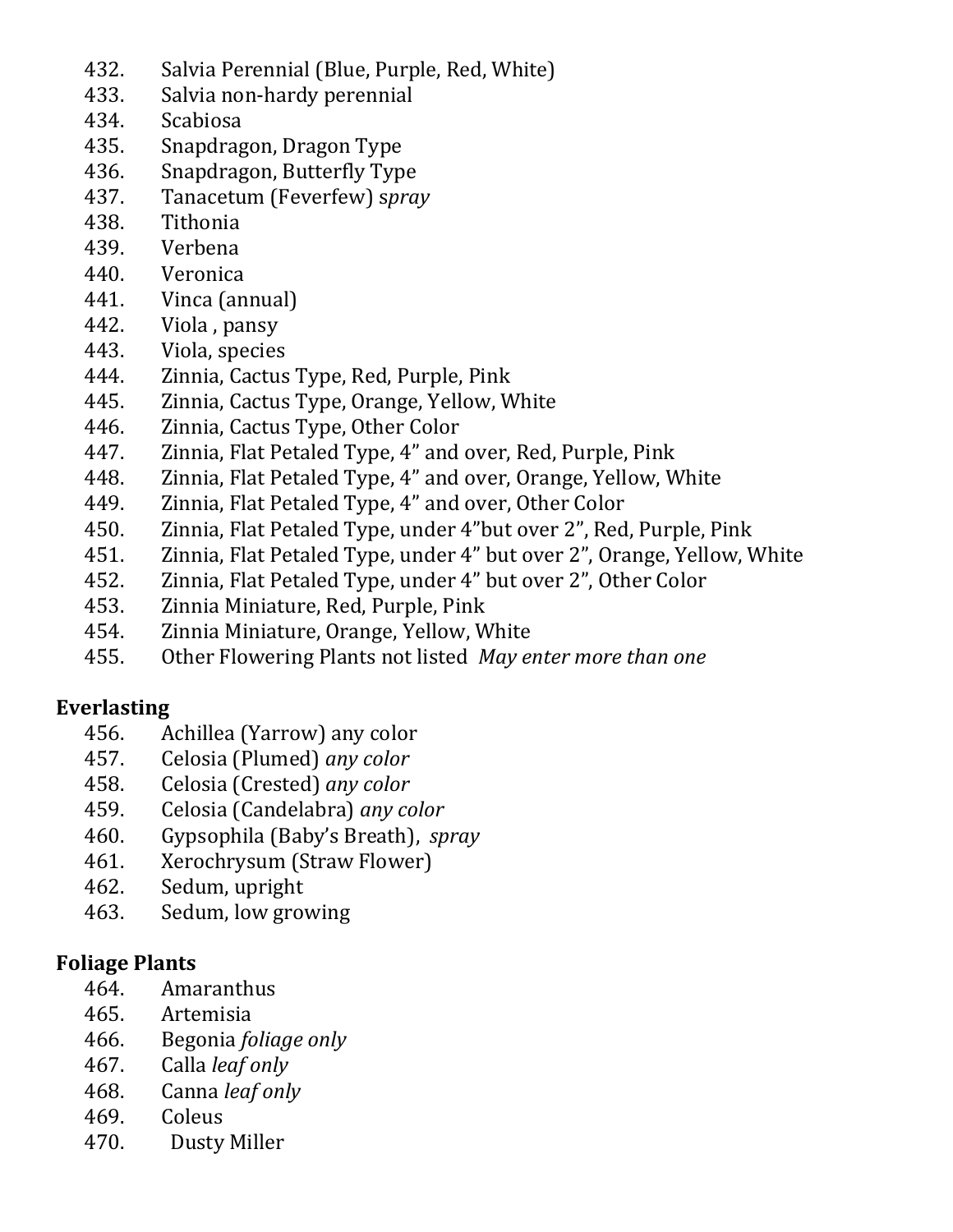- 471. Hosta *leaf only*
- 472. Stachys (Lamb's Ear)
- 473. Euphorbia (Snow on the Mountain)
- 474. Euphorbia (other)
- 475. Other Foliage Plants not listed above *May enter more than one variety*

#### **Herbs**

- 476. Agastache
- 477. Angelica
- 478. Artemisia
- 479. Basil, Green
- 480. Basil, Red
- 481. Borage
- 482. Salad Burnet
- 483. Chamomile
- 484. Cilantro
- 485. Chives
- 486. Garlic Chives
- 487. Comfrey
- 488. Dill
- 489. Fennel
- 490. Hyssop
- 491. Lavender
- 492. Lemon Balm
- 493. Lemon Verbena
- 494. Lovage
- 495. Marjoram
- 496. Mint
- 497. Oregano
- 498. Parsley
- 499. Pineapple Sage
- 500. Rosemary
- 501. Rue
- 502. Sage
- 503. Santolina
- 504. Savory
- 505. Scented Geranium
- 506. Sweet Woodruff
- 507. Tansy
- 508. Tarragon
- 509. Thyme
- 510. Any Other Herb not listed above *May enter more than one variety*